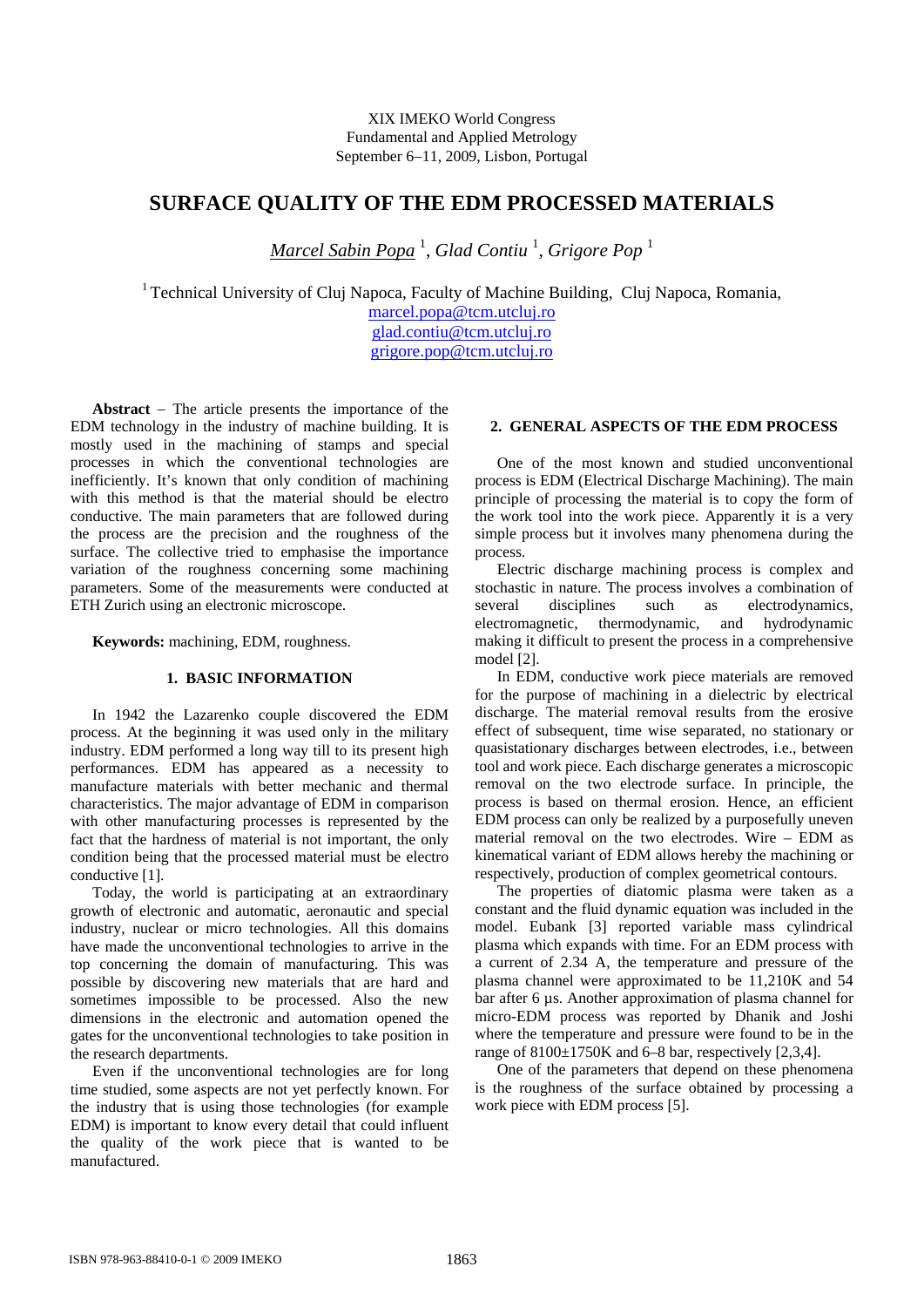### **3. RESEARCHES ON THE SURFACE OF THE MACHINED WORK PIECE**

 Measurements of the surface were made both on the wire EDM and sinking EDM machined work pieces. The two processes are similar concerning the thermal and physical processes. The differences appear in the dielectric and in the material o the work tool. As a general characteristic in the two cases the material removal rate is created by successive craters as it appear in the figure 1.



Fig. 1. Teoretical representation of the EDM crater.

The dimensions of the  $r$  – radius of the crater - and  $h$  – depth of the crater, depend directly of the parameters of the machining process.

$$
h = C_H \cdot E_i^{\ \rho} \left[ \mu \mathbf{m} \right] \tag{1}
$$

Where:  $C_H$ =190 for steel and steel alloys with Cr;  $C_H$ =67 for hard alloys;

Expressing the  $E_i$ :

$$
E_i = \frac{U_m \cdot I_m}{f} \quad \text{[W]} \tag{2}
$$

It obtains:

$$
h = C_H \left(\frac{I_m \cdot U_m}{f}\right)^p
$$
 
$$
[\mu \mathbf{m}]
$$
 (3)

 Most of the machined surfaces have a roughness (Ra) between 1,5 and 4 µm. In some cases the if the client request, the roughness of the surface can arrive at a value of  $0,1 \mu$ m. Of course this would take time and implicit money.

#### *3.1. Measurements of the surface roughness.*

Some measurements were made on machined work pieces that were obtained by Wire EDM.

Some experiments were made by the collective to improve the knowledge that is necessary to obtain prescribed quality of the surface in a short time and with low costs.

 For a higher hardness, the test pieces were thermal treated. (Table 1.)

The dimensions of the test pieces are:

- $-$  length  $L= 80$ mm;
- $-$  width  $l= 20$ mm;
- $-$  height h=  $10\div 50$ mm;

The roughness of the surface was measured on the middle of the height. For the same thickness of the work pieces the value of the roughness are oscillating between 1, 85 µm and 2, 70 µm as it can be seen in the figure 2.

Table 1: Values of the hardness of the metal

| Material OLC45 | 42M <sub>0</sub> Cr11                                 | OSC <sub>7</sub> |
|----------------|-------------------------------------------------------|------------------|
| hardness HRC)  | Obtained 241 HB (21,2263 HB (24,7640 HB (61,9)<br>HRC | HRC              |

The roughness of the surface was measured on the middle of the height. For the same thickness of the work pieces the value of the roughness are oscillating between 1, 85 µm and 2, 70 µm as it can be seen in the figure 2.

For the work pieces that have thicknesses over 70 mm, it can be observed the difference between the roughness from the bottom and the middle of the work piece.

On a work piece with a thickness of 110 mm, the measurements were made from the bottom to the middle of the work piece and the roughness grows from 2, 7 µm up to 5, 5 µm as it can be seen in fig. 3

This phenomenon takes place because the nozzles for dielectric are placed at the top and at the bottom of the work piece and the pressure is not big enough to be able to wash all the particles.

In the industry the roughness that is obtained is very important. On this parameter depends the quality and the aspect of the product.

Today the new machines with the command and control system that assist the process make the work of the operator easier. Some of the machines have the capability to estimate the time that remains for the process, material removal rate and the roughness. Usually this parameters are not real. The roughness can modify concerning dielectric and the washing possibility of the machine as it is shown in the figure 3.



Fig. 2. Roughness variation depending on the material



Fig. 3. Roughness variation depending on the material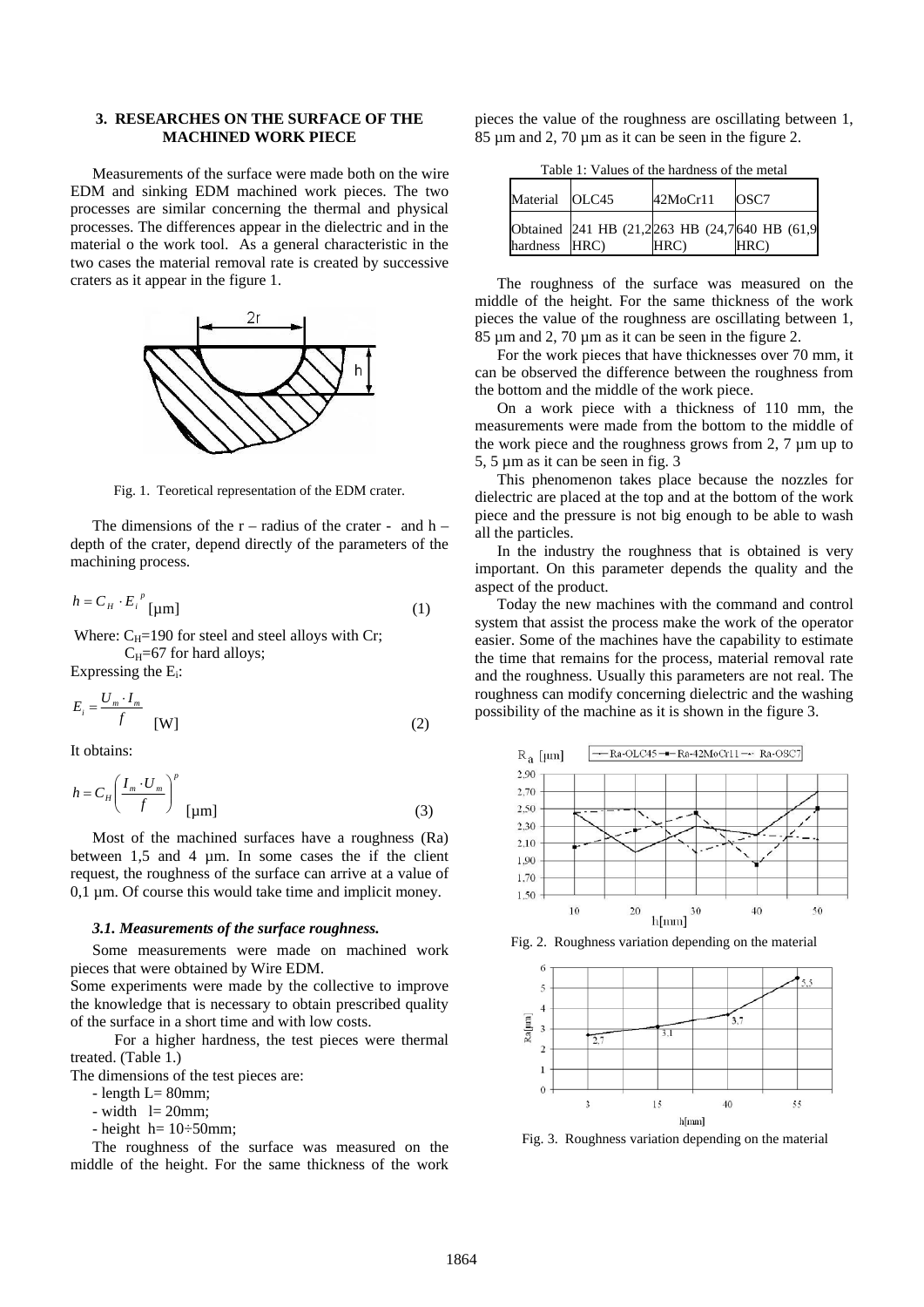#### *3.2. Mathematical model of the crater*

Building a mathematical model of the EDM process, would help us anticipate the dimensions of the crater that is obtained after one spark.



d)

Figure 4: Crater measurements with Alicona microscope. a) – normal view of the single crater, b) – dimension of the crater radius measured with the InfiniteFocus sonfware (rcrater=766  $\mu$ m), c) – real dimension of the crater radius reported to the measured surface dimension. d) – volume measurements of the crater.

Also they can't be studied because of the very short time in which the spark takes place.

These would be an important step in approximating the parameters that are necessarily for a specific roughness. EDM has today variously applications in the industry but it wasn't yet studied in detail and many of the phenomena are not good known.

In the figure 4 was measured one of the craters obtained with the normal removal rate of the material. In figure 4.d) is shown the volume measurement. For that the software offers the function to work with the volume of the object that is measured. For that it is necessary to chose a plane so that the soft could rapport the measurements. In this case the volume above the crater is  $V_{above}$  = 11513351  $\mu$ m<sup>3</sup> and the volume above the surface  $V_{\text{below}} = 21322934 \ \mu m^3$ . Two problems appear during the process. One is the exactly of the measurements that Alicona microscope is doing and another is the light reflexion of the processed surface. As in figure 4.a) can be seen appears some black points. Some of them are because the surface is too dark and the light from the microscope is not reflected and some of them because the surface reflect too much light. During the measurements all these reflections generates errors for the results.

To eliminate the errors, all the measurements will be reduced to estimate the dimensions of the crater to an ideal form of a spherical calotte. By knowing the radius and the depth of the calotte, it will result the volume of the removed material.

#### **4. CONCLUSIONS**

The article presents the main results obtained during the EDM process.

For the industry it would be important to prepare a bibliotheca with specified parameters for machining different materials. For example for the same kind of machining (roughing or finishing), in the tables of the machine-tools, the parameters are optimized but it is not specified the quality of the surface that can be obtained.

The dimensions of the crater influence directly the roughness of the surface. All these measurements were possible by using an electronic microscope (Alicona microscope).

Also a mathematical model will improve the knowledge of the phenomena and it will open the possibilities of using the process in different applications.

Our researches wants to show the importance of all parameters that can influence the quality of the process and in the future we will prepare a bibliotheca that will complete the CAM programs by having a larger table of materials and machining parameters. By generating a mathematical model will be possible to build for every machine type a bibliotheca of parameters.

#### **ACKNOWLEDGMENTS**

 We would like to thank for the support of the ETH Zurich during our researches.